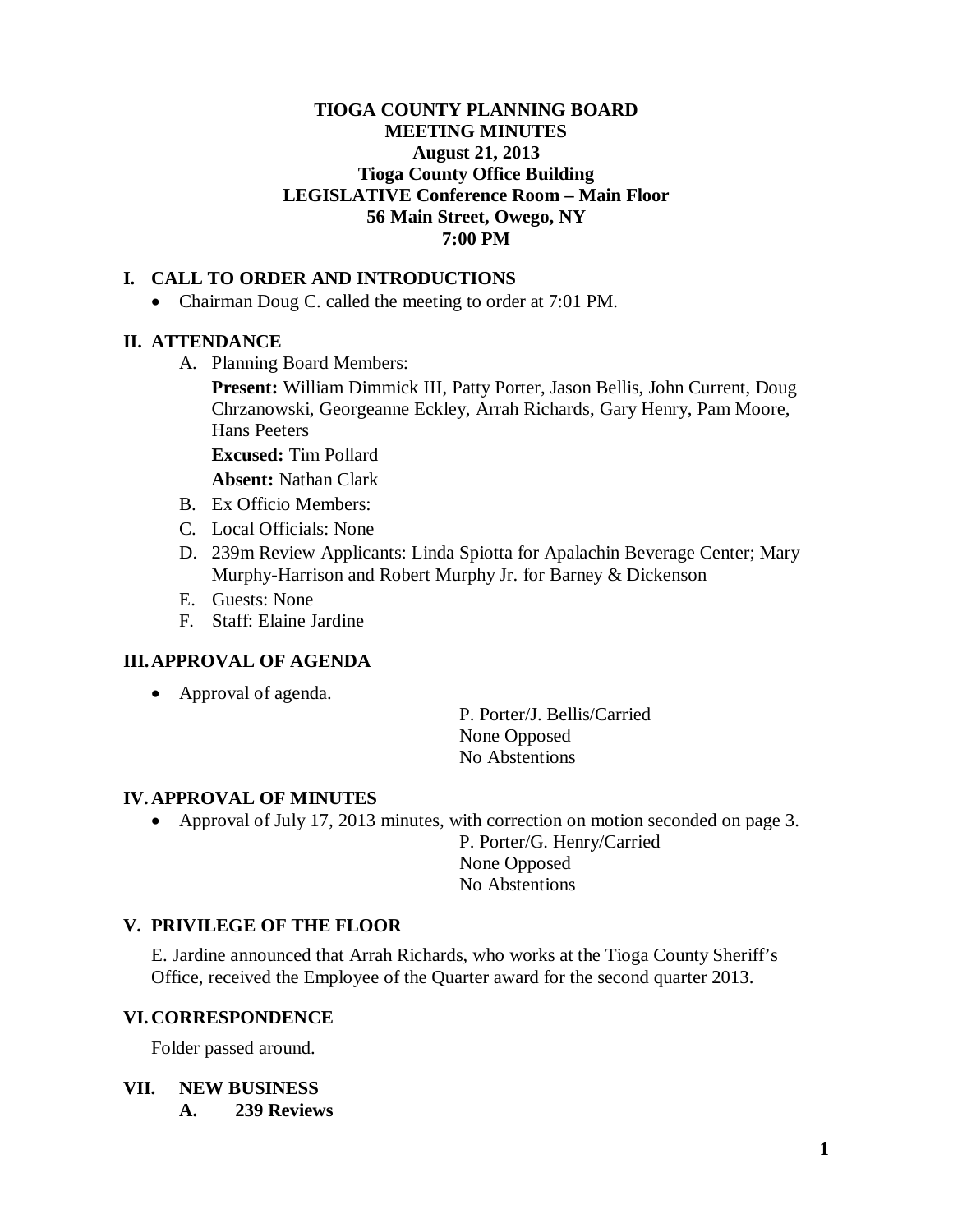# **1. County Case 2013-011: Town of Owego, Special Use Permit, Apalachin Beverage Center**

The applicant is requesting a special use permit to establish and operate a retail beverage and snack facility, also with a drive thru and recycling services, at the site of the previous Chopping Block on Route 434. Non-alcoholic and alcoholic beverages will be offered. The applicant intends to use the existing building for the retail business, while the proposed recycling center will be located in a new 175-square foot addition to the eastern side of the existing building.

Hours of operation will be M-Th 11:00 AM – 8:00 PM, Fri and Sat 10:00 AM – 8:00 PM, and Sun 12:00 – 5:00 PM. Applicant states that their ultimate goal is to have 3 employees.

The neighborhood contains various commercial uses nearby.

This site is in the 100-year special flood hazard area. Applicant has submitted a Flood Certification Application to the Town of Owego because the elevation of the first floor is currently at 823.5 feet, and the FIRM base flood elevation is at 825 feet. Applicant states that all utility services in the building shall be raised 2 feet above the BFE to 827 feet elevation. Additionally, flood venting will be provided to the new addition to eliminate any increase in flood elevation to adjacent properties. These measures will comply with the Town of Owego's Flood Damage Prevention regulations. The applicant also intends to change the covering of the first floor to a material type that will be more resistant to flood damage, one that can be cleaned by pressure washing.

This proposal has slight non-compliances with the Town of Owego's Zoning Ordinance include 3 too few parking spaces and no loading zone designated on the site plan. Applicant stated loading zone will be in the rear of the building by the Recycling drive thru window.

Additionally, NYS DOT Region 9 Site Plan Review Committee states that the eastern access radius is not in compliance with their regulations and needs upgrading.

Staff recommends approval with three conditions:

- 1. That applicant and Town of Owego Board(s) develop a mutual agreement on the number of parking spaces and loading zone location.
- 2. That the Town of Owego Code Enforcement Officer issues a Floodplain Development Permit to the applicant.
- 3. That the applicant complies with the NYS DOT Region 9 Site Plan Review requirement that the eastern driveway radius be modified to comply with DOT Policies and Standards for the Design of Entrances to State Highways.

**Q. P. Porter** – Are you moving the electrical wires for the outlets up as well? **A. L. Spiotta** – Yes, all services are being raised above BFE.

**Q. G. Eckley–** What type of recycling will be done at your location? **A. L. Spiotta –** All types of returnable bottles and cans.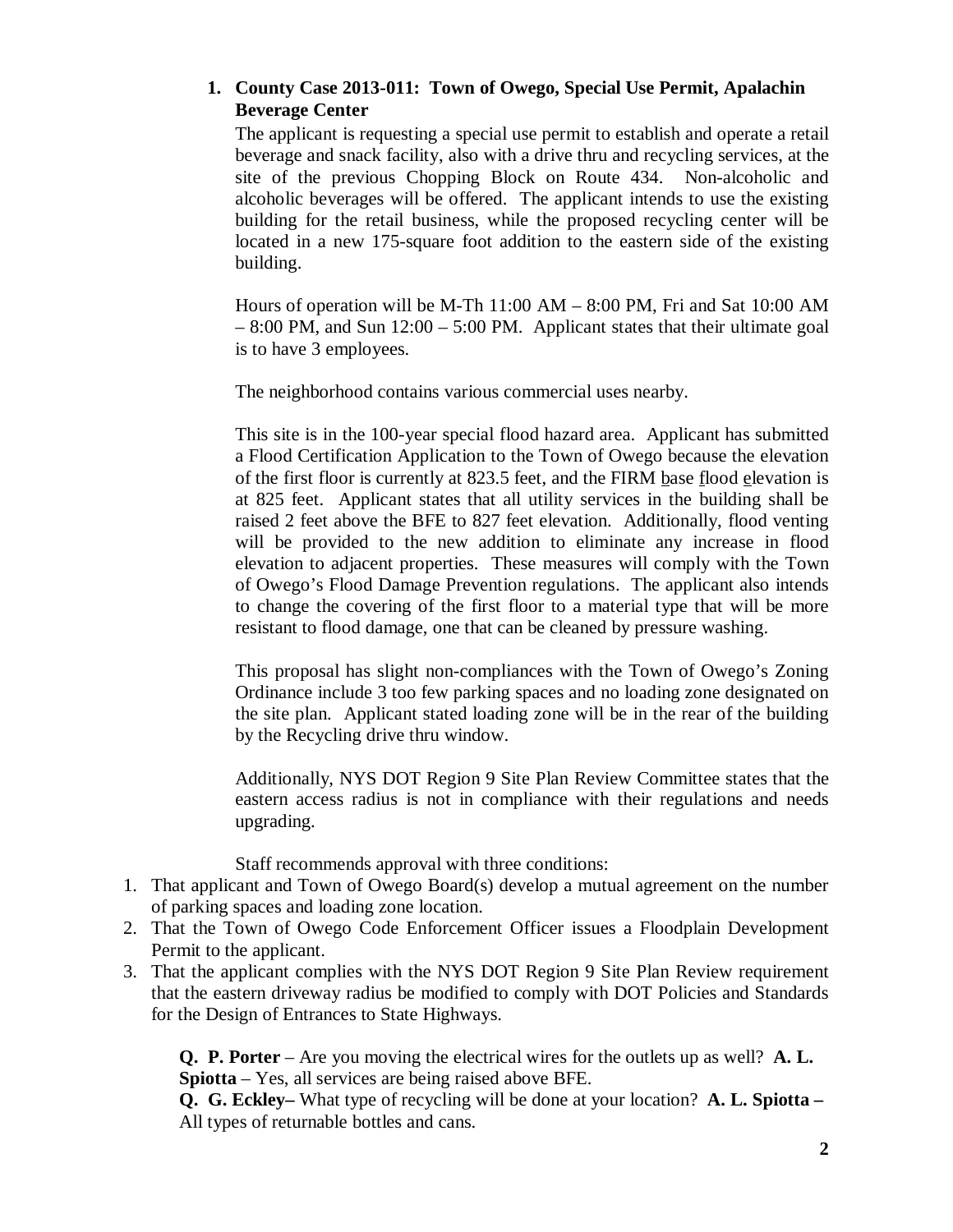**Q. A. Richards** – I see you have a ramp, but will the turn into the doors be accommodating the handicapped? **A. L. Spoitta** – Yes, the doors will be reversed to open in-ward to accommodate wheel chairs.

#### **Motion to recommend approval of the special use permit with the conditions noted.**

| P. Porter/W. Dimmick III/ Carried |   |  |
|-----------------------------------|---|--|
| <b>Yes</b>                        | g |  |
| No.                               |   |  |
| Abstention                        |   |  |

Note – Pam Moore arrived at meeting.

**2. County Case 2013-012: Town of Owego, Planning Board Special Permit, Barney & Dickenson, Inc.**

The applicant proposes modify their current NYS DEC permit for the Blodgett Road Pit to expand the sand and gravel mine to include an additional 5 acres. This proposed site is located adjacent to the south of the existing 32-acre pit. The property is currently used as agricultural land. There are no NYS DEC regulated wetlands within the property.

The Mining Plan Map details the area to be mined. Excavation area of the modification is approximately 5 acres in size. The applicant will not be mining down to the water table, with the mine floor being at approximately 888 feet elevation, or 5 feet above the mean high water table, whichever is lower. Access and egress to the site for all trucks will remain the same as the existing pit, off West Creek Road, County Road 608. However, a new internal access ramp in the southern portion of the existing pit will be required to access the modification area. The permanent access road off West Creek Road is not paved, but applicant controls dust by water tanker spraying during dry periods.

There will be no mining activity within 25 feet of property lines and there will be 100-foot setbacks from Owego Creek.

Noise impacts from the mine are not expected to change due to this modification. Existing topsoil and overburden will be stripped in advance of mining and overburden will be used to construct perimeter berms along the edges of the modification area. These berms will contribute to mitigation of noise and visual impacts. All topsoil will be saved separately within the life of mine area.

This mine modification area will be reclaimed back to agricultural lands when the life of the mine is complete. The life of the mine is expected to be less than one year.

This proposal meets all regulations and staff recommends approval of Planning Board Special Permit.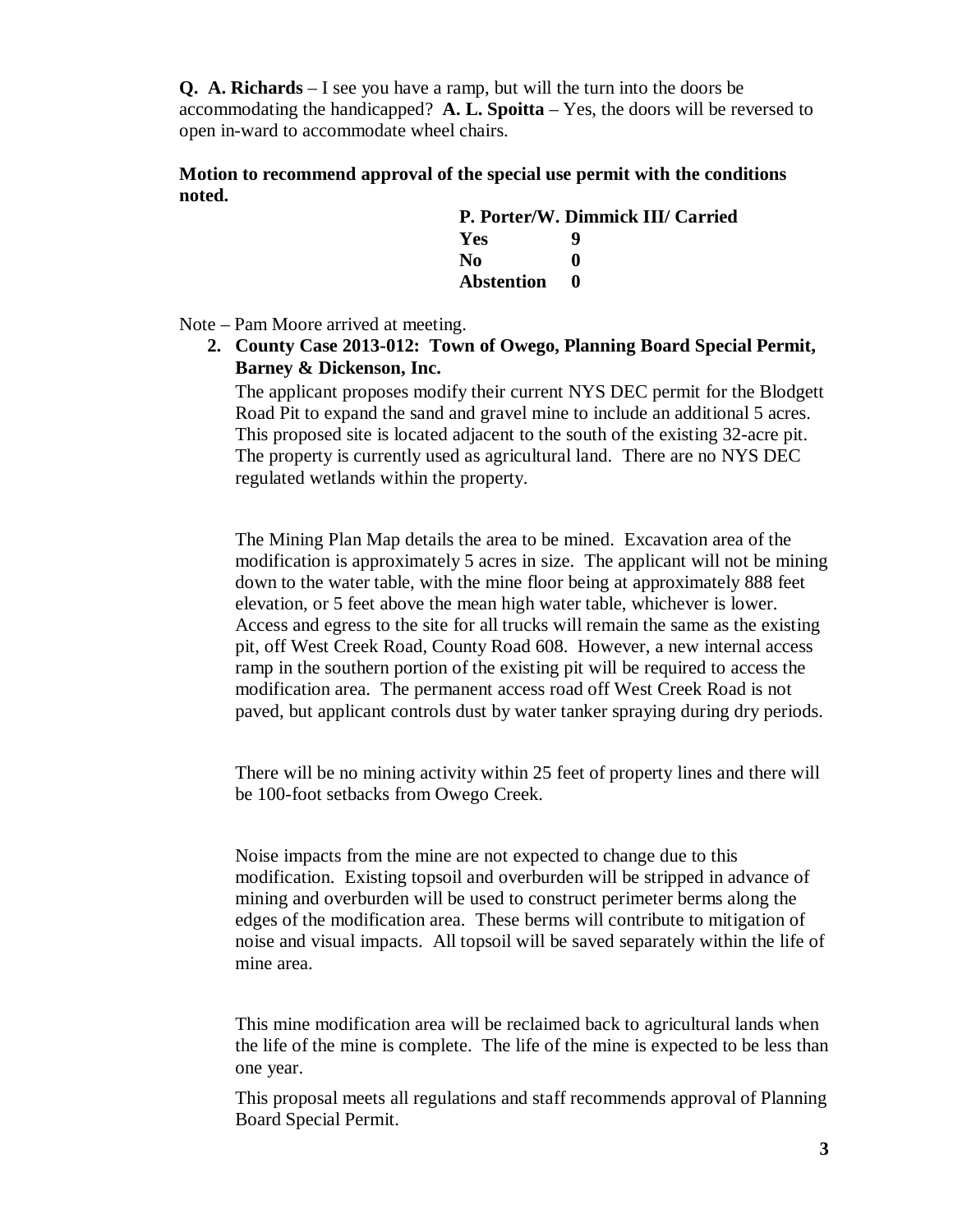**Q. E. Jardine** – What will be the life of the mine? **A. B. Murphy** – Less than one year – between planting seasons for Henry Kwiatkoski.

**Q. P. Moore–** Have any of the 32 acres been reclaimed? **A. M. Harrison –** No, we just acquired this pit 2 years ago. **B. Murphy** – We are simply taking down the mound that exists there for the property owner so he can farm it easier.

**Q. Doug C.** – What is the current elevation – from the map it looks like 900'? **A. B. Murphy** – Yes. **Doug C.** – So you are taking off about 12 feet.

**Q. P. Moore** – Are Kwiatkowski's farming this now? **A. B. Murphy** – Yes.

# **Motion to recommend approval of the site plan review with the conditions noted.**

|                | J. Current/P. Porter/ Carried |
|----------------|-------------------------------|
| Yes            | Q                             |
| N <sub>0</sub> | o                             |
|                | Abstention 1 (Doug C.)        |

## **VIII. REPORTS**

- A. Local Bits and Pieces
	- 1. Town of Candor G. Henry
		- Will be submitting a revised 239 agreement soon.
	- 2. Town of Nichols P. Porter
		- No report.
	- 3. Town of Berkshire T. Pollard
		- Not in attendance.
	- 4. Town of Tioga D. Chrzanowski
		- No report.
	- 5. Village of Waverly W. Dimmick III
		- Village held the public hearing LED lighting for churches last Thursday evening (8/15). In paper last Friday.
	- 6. Village of Owego G. Eckley
		- No report.
	- 7. Town of Newark Valley H. Peeters
		- Planning Board took summer off.
	- 8. Town of Richford vacant
	- 9. Town of Owego J. Current
		- No report.
	- 10. Town of Barton A. Richards
		- New LED billboard is up along Route 17. Looks good.
	- 11. Spencer N. Clark